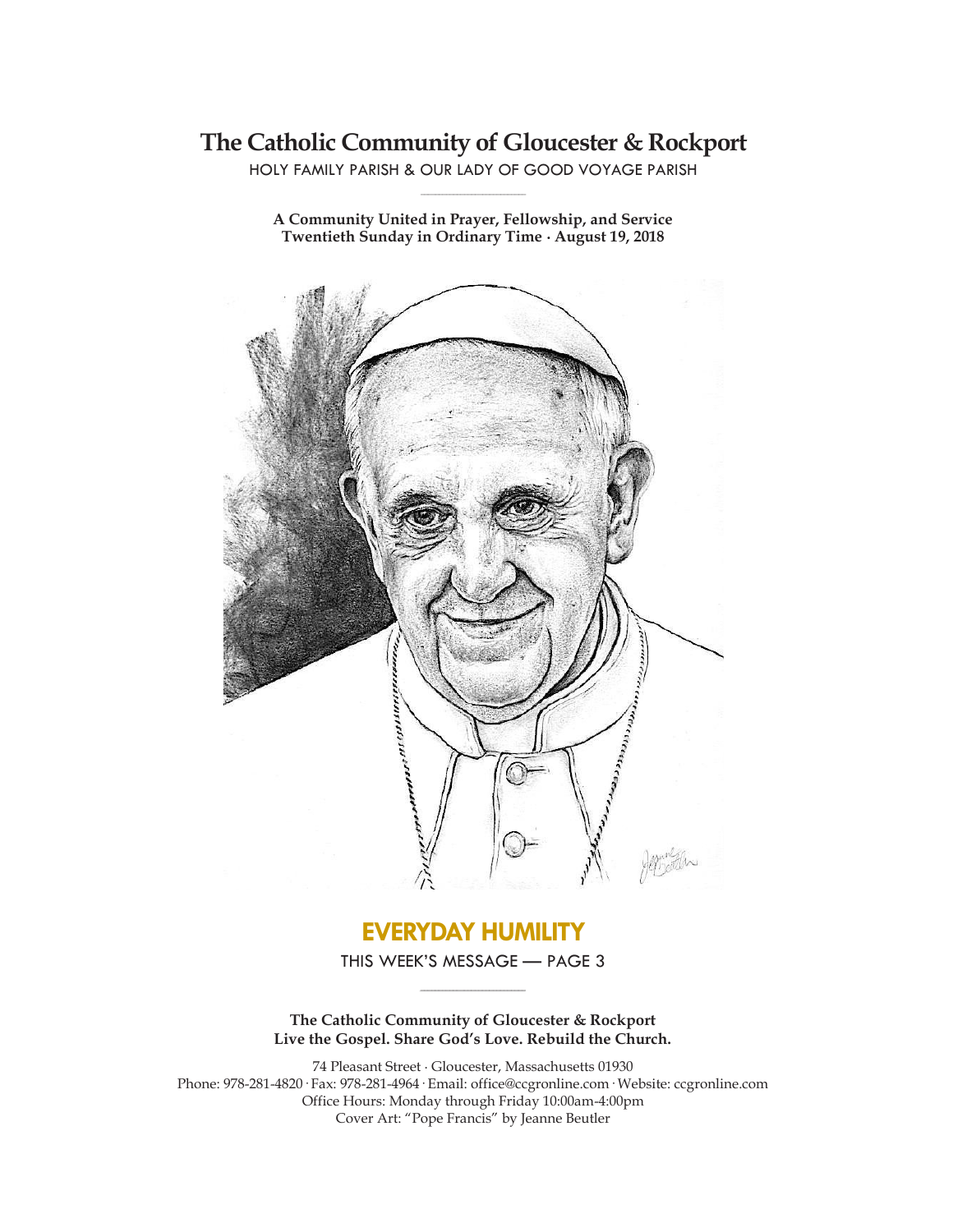### **ANNUAL SUMMER RETREAT \_\_\_\_\_\_\_\_\_\_\_\_\_\_\_\_\_\_\_\_\_**

## **On Retreat with Pope Francis**

## EVERYONE'S VOCATION TO EVERYDAY HOLINESS BEGINS MONDAY, AUGUST 27TH

The summer season is a great time of year for stepping back from the business and busy-ness of daily life in order to focus on our personal relationships with Christ, with each other, and with the Church. Unfortunately, few among us are able to leave behind work, family, and friends for a real retreat. For this reason, the Catholic Community of Gloucester & Rockport is pleased to announce our Fifth Annual Summer Retreat: "Everyone's Vocation to Everyday Holiness."

From Monday, August 27th through Friday, August 31st, all are invited to join Father Jim and Cliff Garvey for a unique opportunity to experience the spiritual peace and renewal of a week-long retreat without leaving home. Each evening of our summer retreat will begin at 7:00pm in Saint Anthony Chapel with Evening Prayer from the Liturgy of the Hours. After this time of shared prayer, Father Jim and Cliff will lead our community in a period of reflection, discussion, and faith sharing. Each evening will conclude at 8:30pm with Night Prayer. During each day of the retreat, the chapel will open at 12:00pm for silent personal prayer and devotion.

This year, we will explore the universal call to holiness that is described by Pope Francis in "Rejoice and Be Glad: On the Call to Holiness in the Contemporary World." In this heartfelt and beautifully written apostolic exhortation, the Holy Father challenges everyone, regardless of their vocation, to live an everyday form of holiness characterized by humility, kindness, love, and mercy. And he offers practical advice for living out this vocation to everyday holiness regardless of our age, gender, background, or life experience.

Between each night of the summer retreat, participants will be asked to read brief selections from "Rejoice and Be Glad" and reflect on a few study questions. If you would like to join us for all or even just part of our Fifth Annual Summer Retreat, please be sure to contact Cliff Garvey at 978-281-4820 or cgarvey@ccgronline.com by Sunday, August 26th. A donation of \$30 is requested from those who can afford it. Copies of the book and cold drinks will be provided. Please join us! Bring a friend! All are invited! All are welcome!

## **Pastor's Note**

#### ABOUT THIS WEEK'S MESSAGE

This weekend, our weekly message features an excerpt from Pope Francis's "Rejoice and Be Glad." Released earlier this year, the Holy Father's third apostolic exhortation focuses on the universal call to holiness. This means that each of us is called by God to goodness, love, and holiness. This essential part of our individual Christian vocation (whether we are ordained clergy, married, or single) requires ongoing discernment, vigilance, and prayer.

Living a holy life in today's world is not easy. But Pope Francis offers practical advice that can speak to the heart and change lives. During a time when the Catholic Church is again under scrutiny, it is important for all of us to rededicate ourselves to living the gospel, sharing God's love, and rebuilding our wounded Church. All parishioners are invited to reflect on this week's message and to consider joining us for our summer retreat (see above). Peace and blessings to all! — Father Jim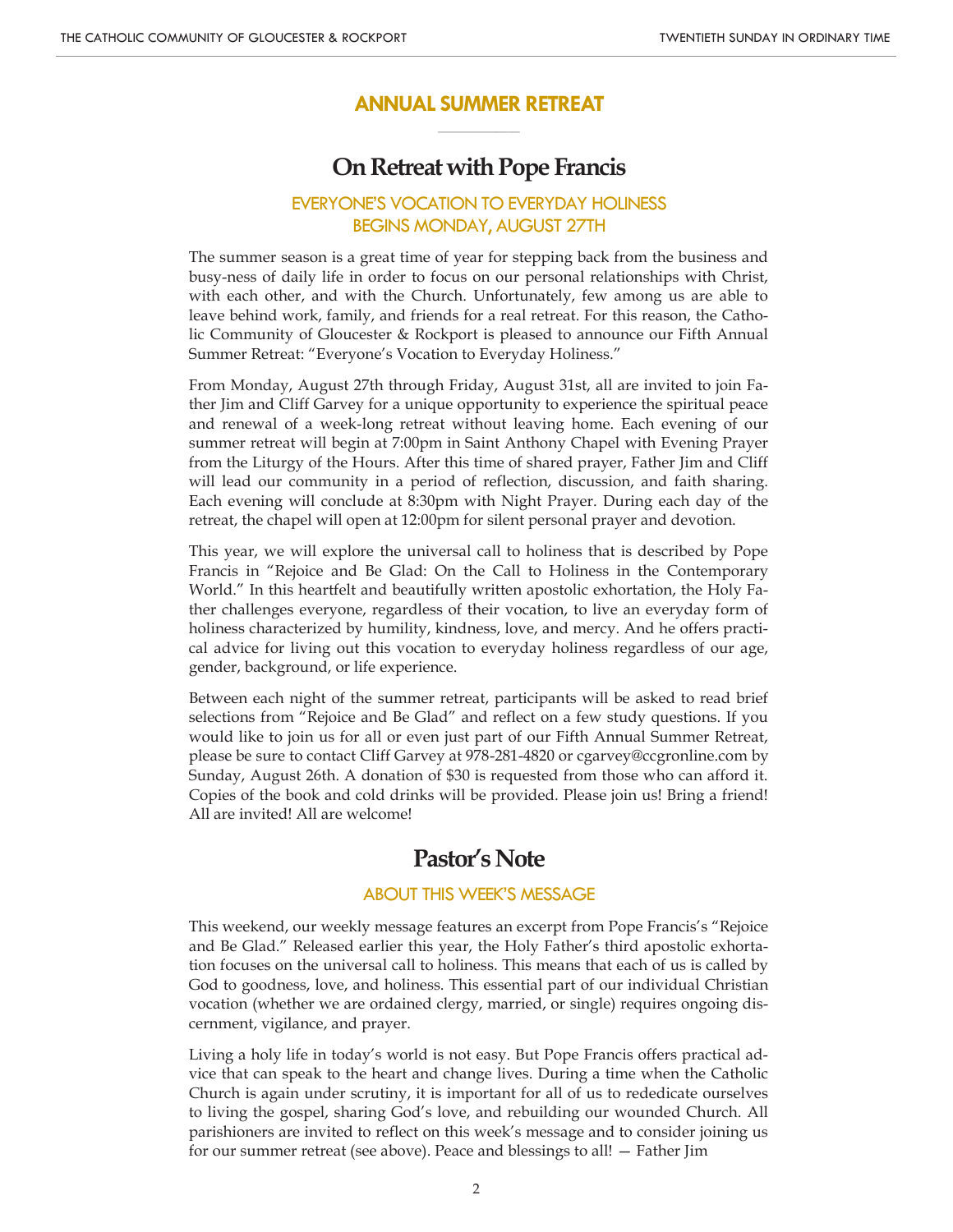## **THIS WEEK'S MESSAGE \_\_\_\_\_\_\_\_\_\_\_\_\_\_\_\_\_\_\_\_\_**

## **Everyday Humility**

#### BY POPE FRANCIS

Saint Paul instructed the Romans not to repay evil for evil, not to seek revenge, and not to be overcome by evil, but instead to overcome evil with good (Romans 12:21). This attitude is not a sign of weakness but of true strength, because God himself is slow to anger but great in power. The word of God exhorts us to put away all bitterness and wrath and wrangling and slander, together with all malice (Ephesians 4:31). We need to recognize and combat our aggressive and selfish inclinations, and not let them take root. When we feel overwhelmed, we can always cling to the anchor of prayer, which puts us back in God's hands and the source of our peace.

Christians too can be caught up in networks of verbal violence through the internet and the various forms of digital communication. Even in Catholic media, limits can be overstepped, defamation and slander can become commonplace, and all ethical standards and respect for the good name of others can be abandoned. The result is a dangerous division, since things can be said there that would be unacceptable in public discourse, and people look to compensate for their own discontent by lashing out at others. It is striking that at times, in claiming to uphold the other commandments, they completely ignore the eighth, which forbids bearing false witness or lying, and ruthlessly vilify others. Here we see how the unguarded tongue, set on fire by hell, sets all things ablaze.

Inner strength, as the work of grace, prevents us from becoming carried away by the violence that is so much a part of life today, because grace defuses vanity and makes possible meekness of heart. The saints do not waste energy complaining about the failings of others; they can hold their tongue before the faults of their brothers and sisters, and avoid the verbal violence that demeans and mistreats others. Saints hesitate to treat others harshly; they consider others better than themselves.

It is not good when we look down on others like heartless judges, lording it over them and always trying to teach them lessons. That is itself a subtle form of violence. Saint John of the Cross proposed a different path: "Always prefer to be taught by all, rather than to desire teaching even the least of all." And he added advice on how to keep the devil at bay: "Rejoice in the good of others as if it were your own, and desire that they be given precedence over you in all things; this you should do wholeheartedly. You will thereby overcome evil with good, banish the devil, and possess a happy heart. Try to practice this all the more with those who least attract you. Realize that if you do not train yourself in this way, you will not attain real charity or make any progress in it."

Humility can only take root in the heart through humiliations...Here I am not speaking only about stark situations of martyrdom, but about the daily humiliations of those who keep silent to save their families, who prefer to praise others rather than boast about themselves, or who choose the less welcome tasks, at times choosing even to bear an injustice so as to offer it to the Lord. This does not mean walking around with eyes lowered, not saying a word, and fleeing the company of others. At times, precisely because someone is free of selfishness, he or she can dare to disagree gently, to demand justice or to defend the weak before the powerful, even if it may harm his or her reputation.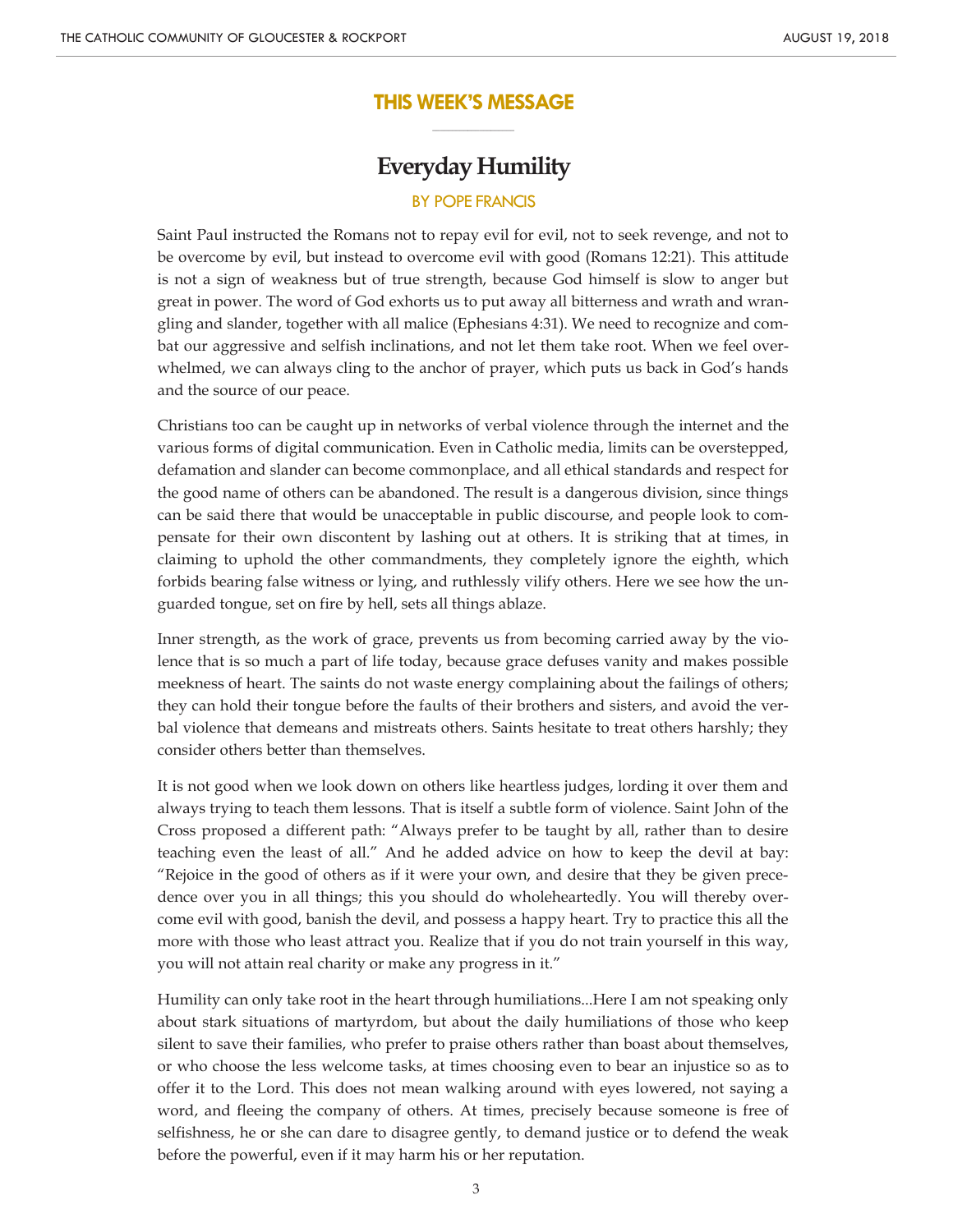#### **LIVING THE GOSPEL \_\_\_\_\_\_\_\_\_\_\_\_\_\_\_\_\_\_\_\_**

#### **THE LEGION OF MARY New Members Always Welcome!**

Each week, members of the Legion of Mary from both Holy Family Parish and Our Lady of Good Voyage Parish reach out to our aged, disabled, homebound, and sick fellow parishioners. They visit people in their homes and apartments, hospitals, and nursing homes. They pray together, offer companionship, and share God's love and mercy with those who are so often lonely and forgotten.

Every Wednesday afternoon at 4:00pm, the Legion of Mary meets in our parish center (located at 74 Pleasant Street in Gloucester) to pray the Rosary, share their faith experiences, and participate in a period of formation under the guidance of their spiritual directors. For more information about the Legion of Mary and its good work in the Catholic Community of Gloucester & Rockport, please contact Sue Demetri at sdemetri2000@yahoo.com or leave a message at 978-281-4820. The Legion of Mary warmly welcomes new members! Please join us!

#### **SAINT VINCENT DE PAUL SOCIETY New Members Always Welcome!**

The Saint Vincent de Paul Society is an international organization dedicated to responding to any request from any person or family in need. Here on Cape Ann, we work from Holy Family Parish and Our Lady of Good Voyage Parish to serve the poor and needy. Our Clothes Closet is open on Saturdays from 10:00am until 1:00pm. And our Food Pantry is stocked with non-perishable foods. Donation baskets are located at the entrances of our churches. The Food Pantry needs these items:

Canned Fruits & Vegetables Canned Ham, Tuna & Beef Stew Tuna & Chicken Helper Chef Boyardee, Pasta & Sauce Pancake Mix & Syrup Hot & Cold Cereal· Hot Chocolate Mix Crackers, Jelly, Mayonnaise Boxed Macaroni & Cheese and Ramen Noodles

Donation envelopes are located at the entrances of our churches. Donations can be placed in the offertory basket or mailed to us. Checks should be made payable to the Saint Vincent de Paul Society. Meetings are held on the second Wednesday of each month at 4:00pm in Our Lady's Hall. The Saint Vincent de Paul Society warmly welcomes new members and volunteers! For more information, please contact Harry Miller at 978-281-2701 or Barbara Frontiero at Barbara.Frontiero@gortons.com. If you or your family needs our assistance, please contact us at 978-281-8672. Thank you for your generous support!

#### **PRAYER, FELLOWSHIP, AND SERVICE \_\_\_\_\_\_\_\_\_\_\_\_\_\_\_\_\_\_\_\_**

### **SUMMER CARILLON RECITALS An Our Lady of Good Voyage Tradition Saturday Afternoons at 5:15pm**

An annual tradition has returned this summer to Our Lady of Good Voyage Parish! Our Summer Carillon Recitals continue this Saturday, August 18th at 5:15pm (rain or shine). Once again, LuAnn Pallazola, our very talented organist-keyboardist has prepared programs that include familiar classical and international pieces, popular hymns, patriot melodies, and children's tunes!

Installed in 1922, the carillon bells in Our Lady of Good Voyage Church were the first toned set of carillon bells in the United States. Although our bells can be heard from blocks away, the sound is best near the church. Our remaining summer carillon recitals are scheduled for Saturday, August 25th and Saturday, September 1st.

These recitals are free and open to the public! So, bring a cold drink or coffee! Bring a friend! Enjoy this wonderful summer tradition! And don't forget that Mass begins at 6:00pm! Please join us! All are invited! All are welcome! For more information, please contact LuAnn Pallazola at 978-281-4820 or lpallazola@gmail.com.

### **OUR WEEKLY NEWSLETTER Keep it. Share it. Rebuild the Church.**

Each week, we work hard to create a newsletter that informs, inspires, and instructs readers about some aspect of the Christian life and about what's happening in our parishes. We are grateful for your encouraging words and positive feedback! However, we notice that some parishioners leave church without a newsletter! Recycling is a great idea, but not for our newsletter! Take your copy home! Keep it! Share it! Leave it at your hair salon, doctor's office, or favorite coffee shop! By doing so, you help us help others to live the Gospel, share God's love, and rebuild the Church! Thank you! God bless you!

### **WESHARE Safe & Easy Electronic Giving**

Electronic giving is available at both Holy Family Parish and Our Lady of Good Voyage Parish. It is easy, simple, and safe to make online donations to your home parish using a credit card, debit card, or electronic check. Donations can be made on a one-time-only or ongoing basis. And it takes just a few minutes to set up a secure personal account. Just visit ccgronline.com/news; choose the appropriate parish link; and click "make a donation." For more information, please contact Melissa Unis at 978-281- 4820 or office@ccgronline.com. Thank you for your generous and ongoing support!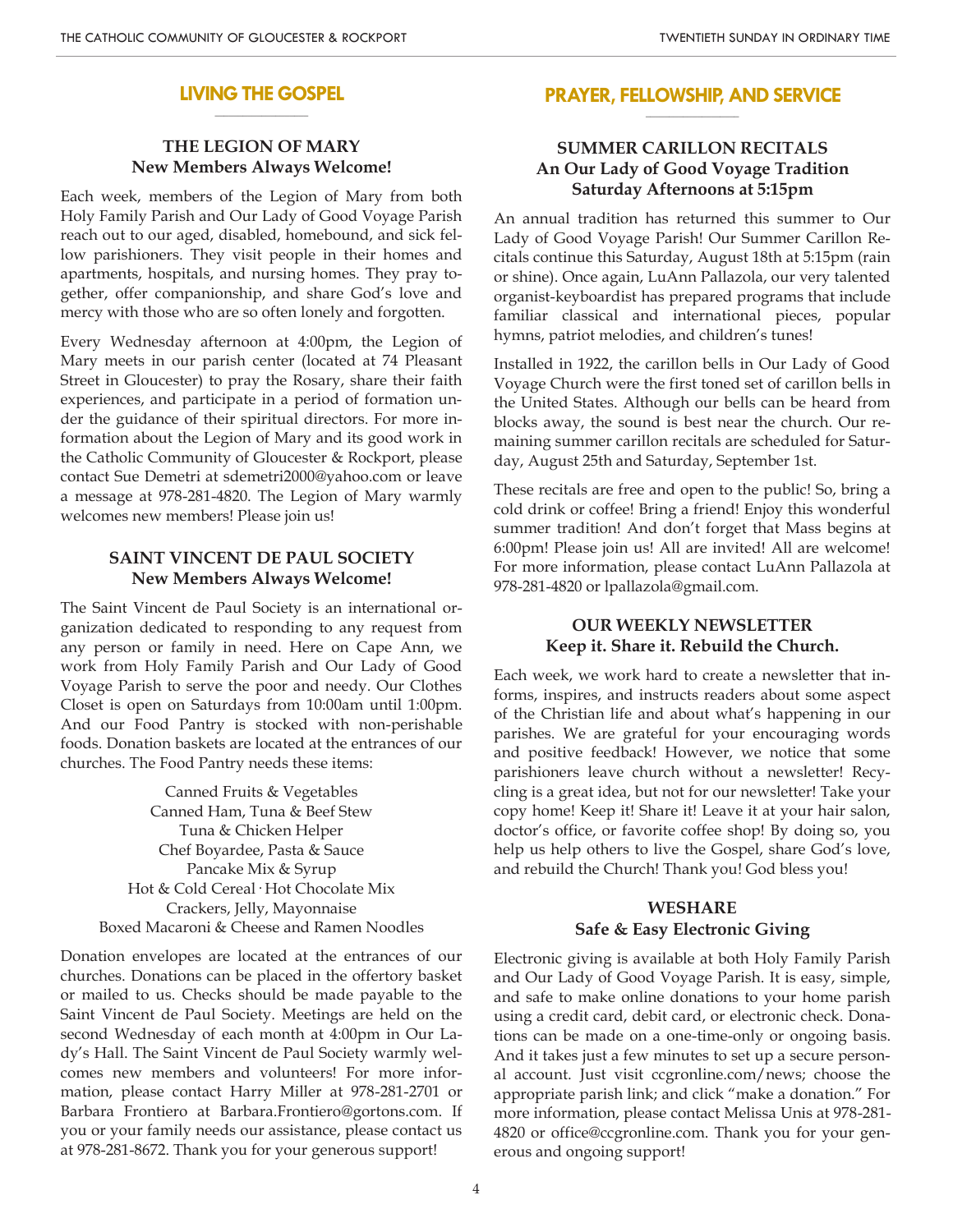#### **PRAYER, FELLOWSHIP, AND SERVICE \_\_\_\_\_\_\_\_\_\_\_\_\_\_\_\_\_\_\_\_**

## **HOLY FAMILY PARISH CHRISTMAS FAIR PLANNING MEETING Monday, August 20th at 6:00pm**

Even though it is still summer, the Holy Family Christmas Fair is coming soon! Mark your calendars for Saturday, November 17th! The Christmas Fair is Holy Family Parish's biggest fundraising event of the year! And there is much work ahead to ensure its success! On Monday, August 20th at 6:00pm in Saint Ann Church Hall, the Holy Family Women's Guild will hold its first Christmas Fair Planning Meeting. Everyone has a unique gift or talent! Let yours shine at the Christmas Fair! All parishioners are invited to join us in making this year's fair our best ever! We are gratefully accepting donations of prizes for our auction, basket wheel, and raffles; cookies, crafts, and jewelry for our sale tables; and volunteers for set-up and clean-up! For more information, please contact Lydia Bertolino at 978-281-4279 or bertolino4@msn.com. Please join us! All are invited! All are welcome!

## **THE ASSISI PROJECT SATURDAY WITH SAINT FRANCIS Saturday, August 25th at 8:00am**

Founded in 2007 by Father Jim and Cliff Garvey during their first pilgrimage and retreat in Italy, the Assisi Project is a "Fellowship of Franciscans in Spirit" with members and followers in the United States, Canada, Europe, and South America. Our mission is to help adults of all ages more faithfully live the Gospel of Christ and grow closer to the Catholic Church through the inspiration and intercession of Saint Francis and Saint Clare of Assisi.

On the last Saturday morning of every month, the Assisi Project meets for Mass, formation, fellowship, and faith sharing. Our next "Saturday with Saint Francis" miniretreat is scheduled for August 25th from 8:00am until 10:00am. This month, our reflection will focus on discernment, vocation, and personal spiritual renewal. Members of the Assisi Project, all around the world, ranging in age from 16 to 93, pray for those who ask for prayers.

If you have a prayer request or would like more information about the Assisi Project and its good work in our parishes, please contact Cliff Garvey at 978-281-4820 or cgarvey@ccgronline.com. Please join us! All are invited! All are welcome! Saint Francis of Assisi, pray for us! Saint Clare of Assisi, pray for us! Our Lady of Angels, pray for us! May the Lord give you peace!

#### **MORE NEWS & INFORMATION ONLINE**

Join us: ccgronline.com! Follow us on Twitter: @ccgronline

#### **SHARING GOD'S LOVE \_\_\_\_\_\_\_\_\_\_\_\_\_\_\_\_\_\_\_\_**



### **CATHOLIC KIDS CAMP THE HOLY ANGELS OF GOD Begins Tuesday, August 21st at 8:00am**

The Catholic Community of Gloucester & Rockport is pleased to announce that all children (ages 5 through 11) are invited to participate in our next "Catholic Kids Camp: The Holy Angels of God" from Tuesday, August 21st through Friday, August 24th from 8:00am until 12:00pm in Our Lady of Good Voyage Church.

During this exciting week of prayer and fellowship, our children will learn about the Holy Angels of God and their ministry to God's people through active and engaged participation games, music, skits, and craft projects. Here's our schedule for the week:

> Day I: Tuesday, August 21st The Guardian Angels

Day II: Wednesday, August 22nd Saint Michael the Archangel

Day III: Thursday, August 23rd Saint Gabriel the Archangel

Day IV: Friday, August 24th Saint Raphael the Archangel

Each day of our Catholic Kids Camp will begin with Mass at 8:00am in Our Lady of Good Voyage Church. All parents, grandparents, and guardians are invited and encouraged to join us! After Mass, Betsy Works and a team of dedicated volunteers will lead the children to Our Lady's School for a faith-filled and fun-filled morning of activities, hands-on learning, and good times with friends both old and new! Catholic Kids Camp is a fun, exciting, and educational program that your children and grandchildren will surely love!

The requested tuition for this innovative youth faith formation program is just \$30 per child for the entire week! Scholarships are available for those families who cannot afford tuition. Also, adults and older children (ages 12 and up) are welcome to join us as volunteers and will be most appreciated! For more information about our next Catholic Kids Camp, please contact Betsy Works at 978- 281-4820 or bworks@ccgronline.com. Registration forms are available at ccgronline.com/formation. Please join us! All are invited! All are welcome!